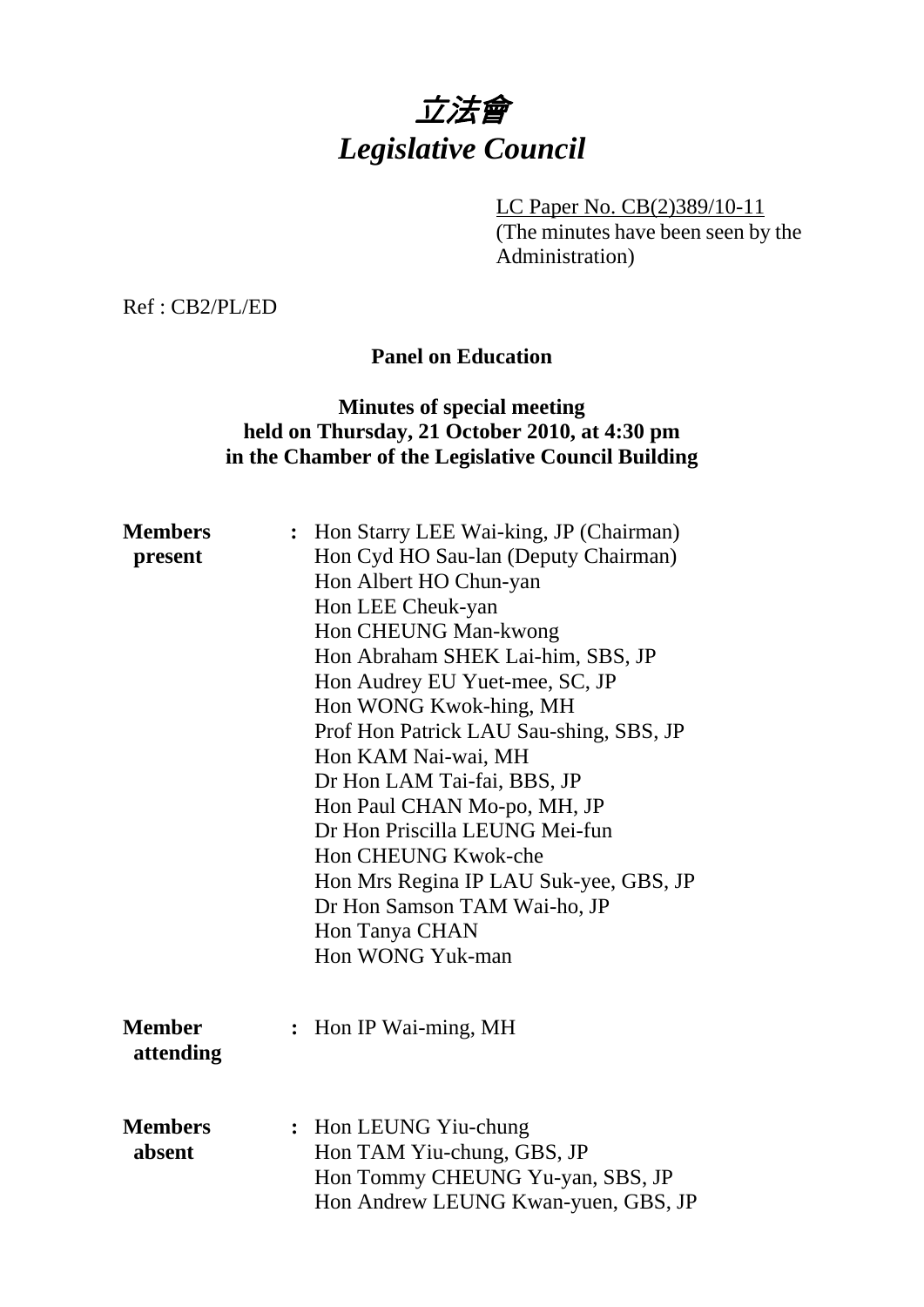| attending                     | <b>Public Officers : Mr Kenneth CHEN, JP</b><br><b>Acting Secretary for Education</b> |
|-------------------------------|---------------------------------------------------------------------------------------|
|                               | Mr Raymond H C WONG, JP<br><b>Permanent Secretary for Education</b>                   |
|                               | Ms Michelle LI, JP<br>Deputy Secretary for Education (1)                              |
|                               | Ms Mable CHAN<br>Deputy Secretary for Education (2)                                   |
|                               | Mrs Betty IP, JP<br>Deputy Secretary for Education (3)                                |
|                               | Mrs Michelle WONG<br>Deputy Secretary for Education (4)                               |
|                               | Dr CHAN Ka-ki<br>Deputy Secretary for Education (5)                                   |
|                               | Ms Esther LEUNG, JP<br>Deputy Secretary for Education (6)                             |
| <b>Clerk</b> in<br>attendance | : Miss Odelia LEUNG<br>Chief Council Secretary (2)6                                   |
| <b>Staff</b> in<br>attendance | Ms Judy TING<br>Senior Council Secretary (2)7 (Acting)                                |
|                               | Miss Jenny LEE<br>Legislative Assistant (2)6 (Acting)                                 |

**I. Briefing by the Secretary for Education on the Chief Executive's Policy Address 2010-2011**  [LC Paper No. CB(2)56/10-11(01)]

Action

The Chairman said that the Secretary for Education ("SED") could not attend the meeting due to indisposition. Mr Kenneth CHEN, Acting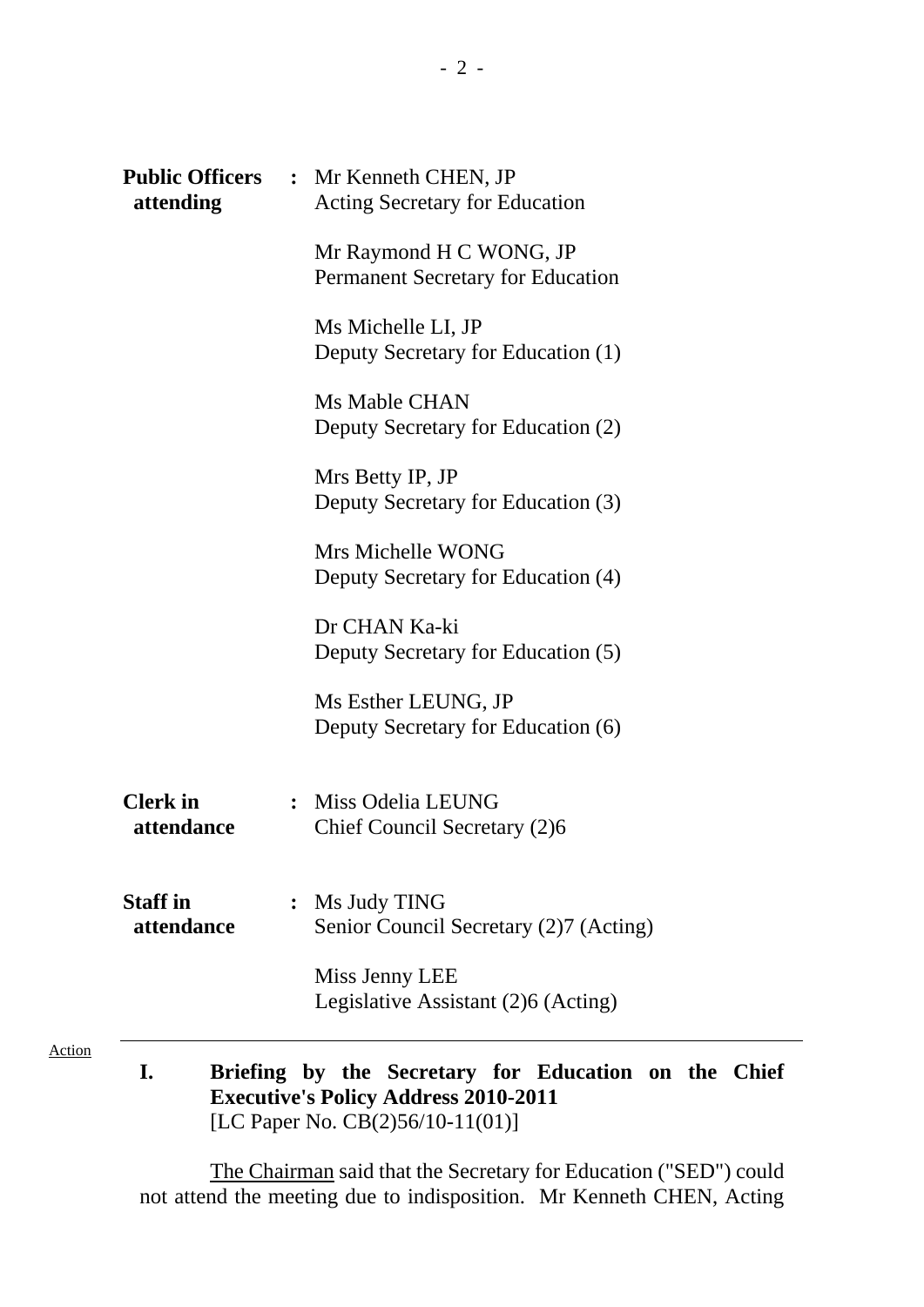Secretary for Education ("Atg SED") would brief members on the major new education initiatives on the 2010-2011 Policy Agenda.

#### Briefing by the Administration

2. Atg SED briefed members on the new education initiatives on the 2010-2011 Policy Agenda as detailed in the Administration's paper. The speaking note of Atg SED was tabled at the meeting and issued to members after the meeting vide LC Paper No. CB(2)119/10-11 on 22 October 2010.

## School Textbook Assistance Scheme

3. Mr WONG Kwok-hing enquired whether the Administration would consider relaxing the income limit under the Adjusted Family Income ("AFI") mechanism for assessing the eligibility for the School Textbook Assistance Scheme ("STAS"), in order to alleviate the financial burden of the under-privileged families.

4. In response, Atg SED advised that about 276 000 students were expected to be benefited from the increase of the Flat Rate Grant under STAS in the 2011-2012 school year, of which 80 000 would receive full grant. The AFI mechanism had been used as the means test to assess the eligibility and assistance level of families for the entire series of financial assistance schemes for primary and secondary school students, including STAS, the Student Travel Subsidy Scheme and the Subsidy Scheme for Internet Access Charges. He stressed that any relaxation of the means test would have financial implications, hence requiring careful consideration.

5. Atg SED further explained that STAS comprised a Textbook Grant for purchasing essential textbooks and a Flat Rate Grant for meeting miscellaneous school-related expenses. For the Textbook Grant, its rates were adjusted according to the results of the survey on the average costs of textbooks for students at various levels of studies at the sampled schools conducted by the Consumer Council before the commencement of each school year. On average, the full-grant rates ranged from \$2,000 to \$3,000. As for the Flat Rate Grant, the revision of which was in accordance with the movement of the Composite Consumer Price Index. He reiterated that the Flat Rate Grant would be increased to \$1,000 per full-grant student.

6. Mr IP Wai-ming said that given the high inflation, the Administration should adjust the income limit for eligibility for STAS and review the rates of grant in accordance with inflation so as to provide more financial assistance to the under-privileged families.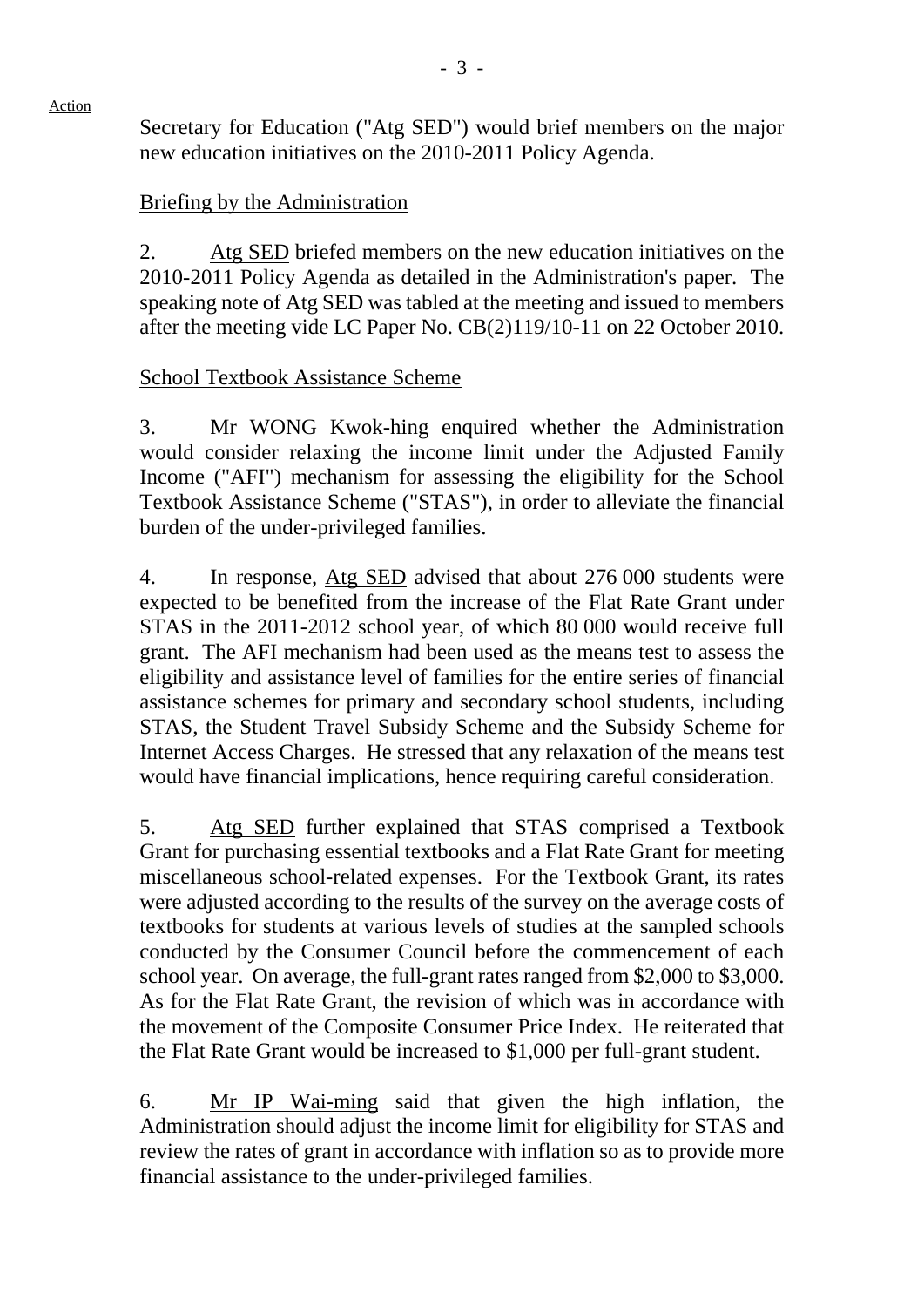7. Deputy Secretary for Education (6) clarified that under the AFI mechanism, the grant rates were adjusted yearly in accordance with the movement of the Composite Consumer Price Index. In the 2010-2011 school year, under the existing means test, a four-member family with monthly income not exceeding \$23,329 would be eligible for STAS.

8. Atg SED pointed out that the provision of Internet Access Charges for needy students from the 2010-2011 school year onwards involved additional recurrent expenditure. It was necessary for the Administration to adopt a holistic approach in considering whether to relax the means test.

#### e-Learning resources

9. Mr WONG Kwok-hing said that to resolve the high cost of textbooks in the long term, electronic textbooks should be used extensively. He enquired about the implementation plan of electronic textbooks.

10. Atg SED advised that the Administration had been actively promoting various measures to promote e-Learning, one of which was the Pilot Scheme on e-Learning in schools. About 20 to 30 schools would participate in the Pilot Scheme. The aim of e-Learning was to encourage self-directed learning among students. He emphasized the need of shifting the paradigm in school education from a teacher-centred and textbook-based mode to a more interactive learner-centred mode. To this end, the Administration would progressively implement e-Learning. Atg SED added that many schools had become less reliant on textbooks, and he hoped that this trend would continue.

11. To follow up, Mr WONG Kwok-hing requested the Administration to provide detailed information on the implementation of electronic textbooks. The Chairman added that the Administration should include information on implementation milestones and timetable, etc.

12. Atg SED proposed that the Administration would revert to the Panel when more concrete information on the Pilot Scheme was available. Members agreed to include the subject in the list of outstanding items for discussion.

#### National education

13. Mr CHEUNG Man-kwong was gravely concerned about the Administration's plan to develop an independent subject on moral and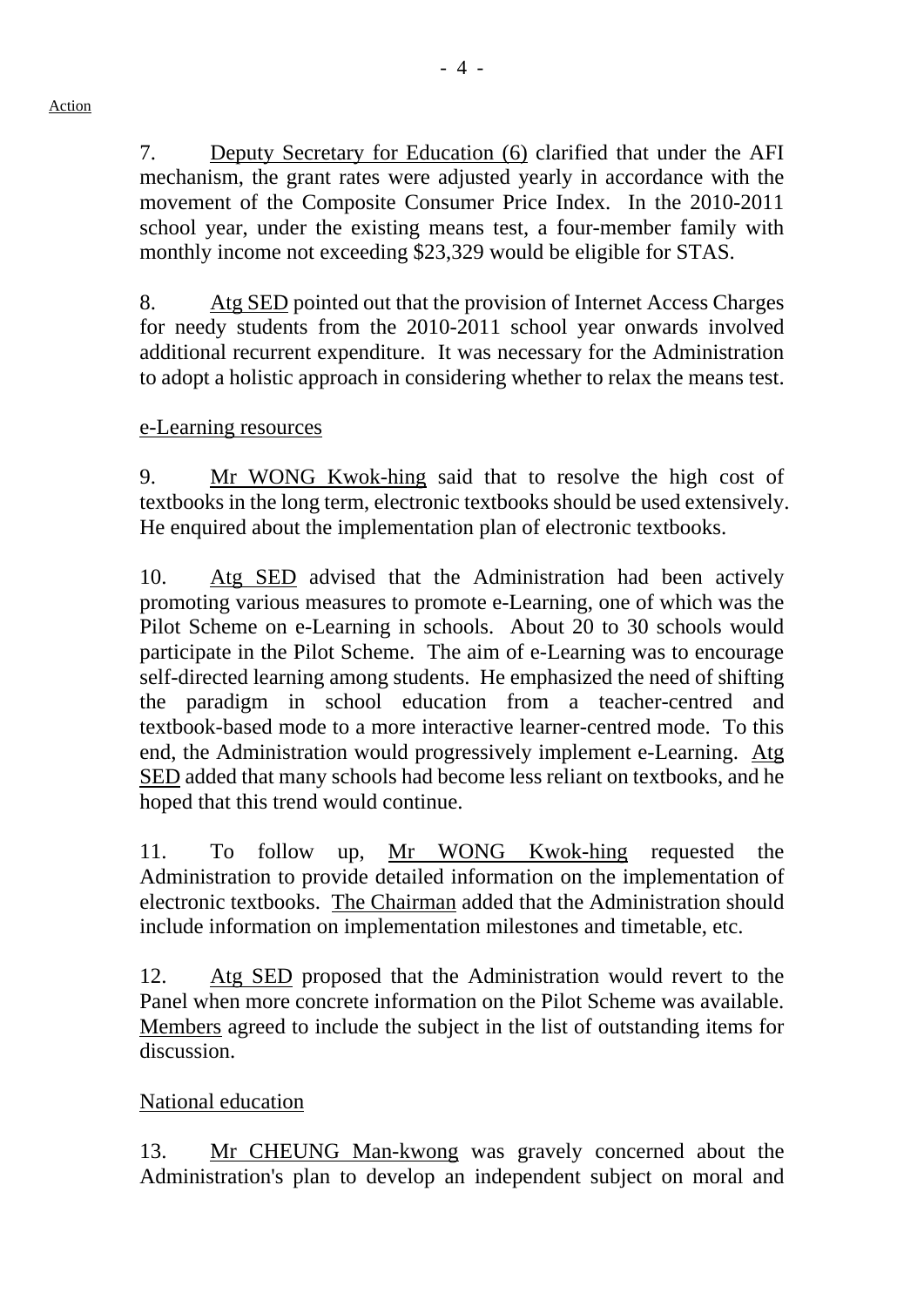national education ("the Subject") in place of the existing curriculum framework for moral and civic education and to test students' understanding of the Basic Law, as outlined in the 2010-2011 Policy Address. He pointed out that strong views had been expressed by the community as well as the education sector on the development of the Subject. The education sector was concerned that national education might become a tool for political propaganda by the Government. Worries had been expressed that only the positive sides of the Mainland like the 2008 Olympic Games in Beijing and the World Expo in Shanghai would be covered whereas sensitive issues such as the imprisonment of Liu Xiaobo and the June Fourth Incident would not be touched upon in the Subject. There was concern about the narrow scope of the Subject as compared with the subject on Liberal Studies ("LS").

14. Mr CHEUNG Man-kwong further said that the Chief Executive ("CE") decided to develop the Subject without consultation with the stakeholders. He questioned whether the making of the decision had followed the established procedures, and whether a consensus had been reached among the stakeholders on such a decision. He queried whether it was a political decision made by the Hong Kong Special Administrative Region Government or the Central Government. Mr CHEUNG was also concerned whether the Subject would be an elective or a core subject; whether it would be taken at the junior or senior secondary levels and whether there would be examinations on the Subject.

15. Atg SED explained that the 2002 Basic Education Curriculum Guide had set out the curriculum framework for moral and civic education, which included the cultivation of values such as sense of responsibility and respect for others. After the reunification with China for 13 years, the Government considered it necessary to enhance students' knowledge of the motherland and its latest developments. Indeed, many stakeholders and parents agreed to the direction taken by the Government to strengthen its focus and escalate its efforts in national education.

16. Atg SED added that while the Mainland exchange programmes focused on the important landmark events of the country, classroom discussions on current issues encouraged students to make analyzes from different angles. He stressed that the Subject would aim to foster students' moral integrity and enhance their critical thinking instead of one-way dissemination of ideology. Atg SED added that the Administration would collaborate with the Curriculum Development Council to conduct consultation with the stakeholders with a view to implementing the Subject in the 2013-2014 school year.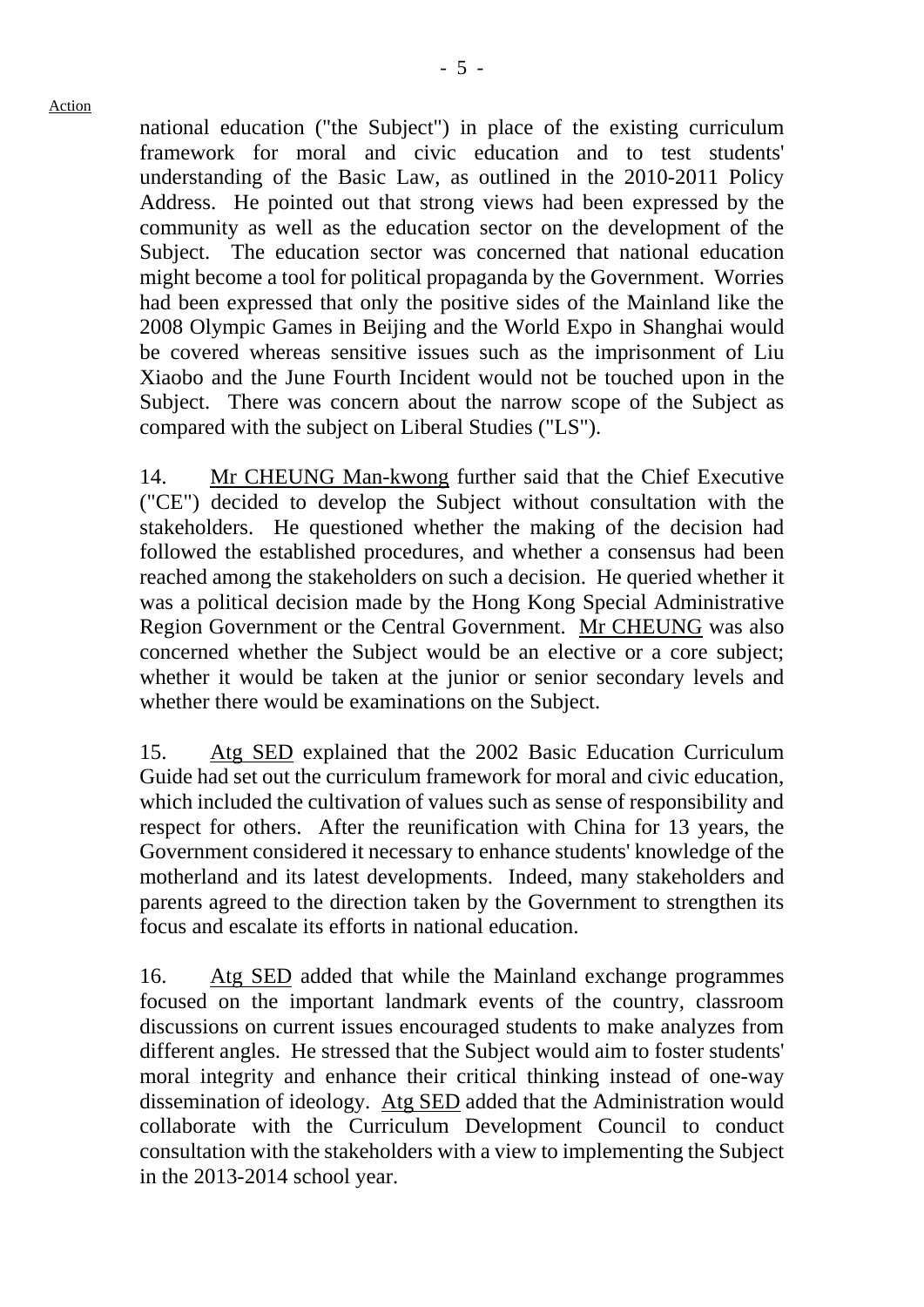17. Mr CHEUNG Man-kwong reiterated his dissatisfaction with CE for not having consulted the stakeholders before making the decision to develop the Subject. He requested the Administration to provide details of the decision-making process.

18. Atg SED supplemented that a special committee, to be set up under the Curriculum Development Council, would be tasked to draft the relevant consultation papers for consultation with the stakeholders. It was an established practice for the Administration to consult stakeholders before developing a new subject. Mr CHEUNG Man-kwong remarked that it was inappropriate on the part of the Administration to only consult stakeholders on the content of the Subject but not its plan to develop the Subject.

19. Ms Cyd HO did not share the Administration's view that the teaching of the Subject would enhance students' critical thinking skills because, in her view, its teaching approach would not encourage the development of such values as self-determination, self-reflection and honesty. Noting that a question bank on the Basic Law would be developed by the Education Bureau ("EDB"), Ms HO was concerned that model answers which were politically correct would be developed. She opined that students would not dare to give honest answers as there was a practical need to get at least passing marks on the Subject for further study purpose. She quoted various examples of politically correct model answers such as the interpretation by the Court of Final Appeal regarding the meaning of permanent residents of Hong Kong having the right of abode, "gradual and orderly progress" equivalent to "13 years of delay", "democratization" equivalent to "screening and nomination of candidates", and "broad representation" equivalent to "small-circle election" in respect of the selection of the CE and the election of the Legislative Council ("LegCo"). She pointed out that instead of developing independent and critical thinking skills at school age, students would be taught to give up their own principles for survival, contrary to the principles of education.

20. While agreeing that students should be encouraged to learn the Basic Law, Ms Cyd HO considered that they should learn the international human rights treaties as well. She stressed that students should not be required to sit for examinations on the Basic Law, irrespective of whether they were internal or external, as examination results would have bearing on their pursuit of further study and career. In order to safeguard the principles of education, Ms HO urged teachers to express their opposition as soon as possible.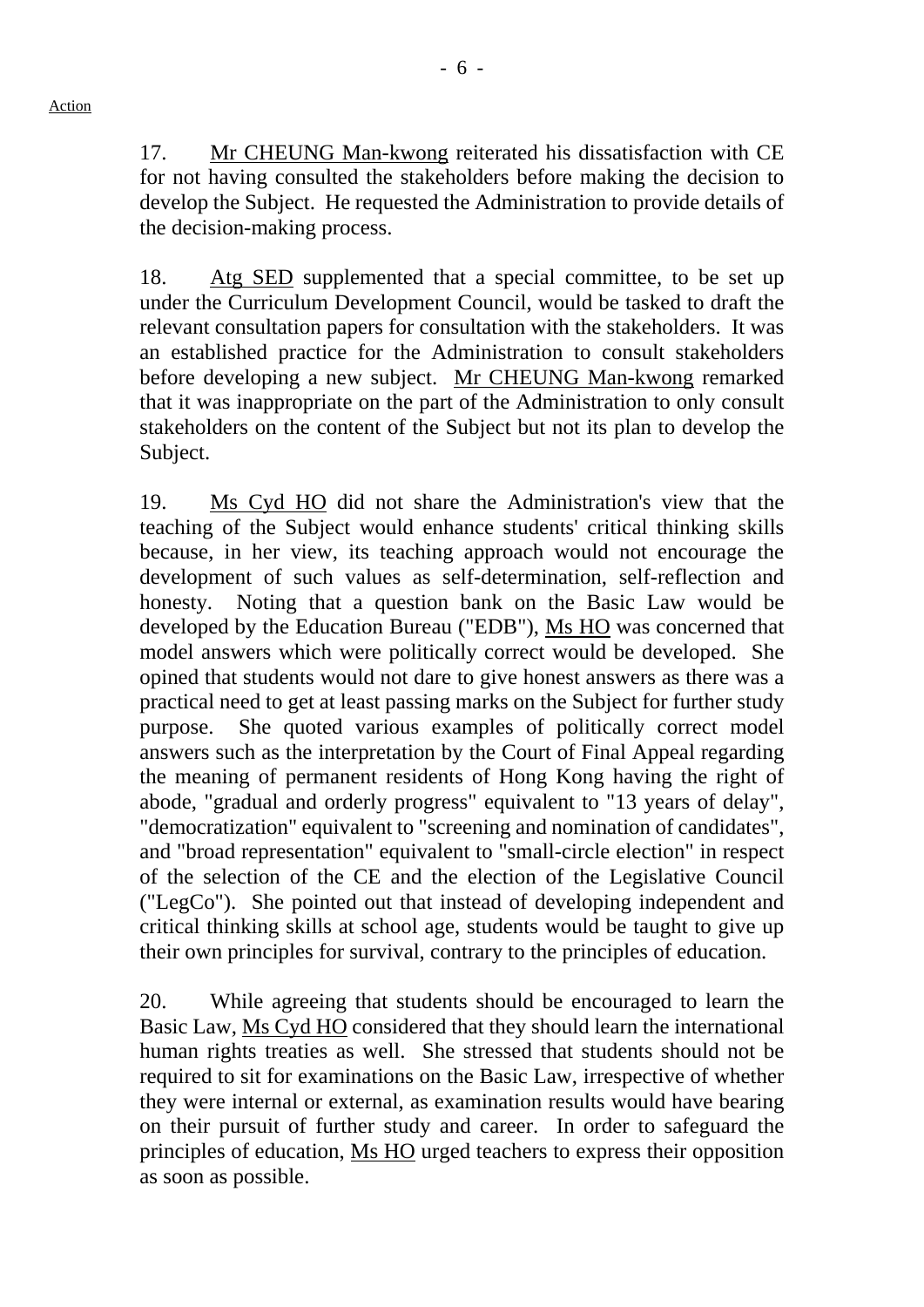21. While welcoming the Government's decision not to enact laws regarding Article 23 of the Basic Law, Mr LEE Cheuk-yan was concerned whether the Subject would be used for the purpose of brainwashing students and dissemination of political ideology. He considered that the development of the Subject went against the objective of the subject on LS to develop students' independent and critical thinking skills. Mr LEE also shared the worries that students would only be presented with the positive side of the Mainland but not the sensitive issues such as the imprisonment of Liu Xiaobo and the June Fourth Incident. He was concerned that if controversial issues would be excluded deliberately from the modern history of the country, the teaching approach would not be balanced. Mr LEE asked for explanation from the Administration for taking a retrogressive step to develop the Subject when even the Mainland taught only civic education and not national education.

22. Atg SED reiterated that a proposed set of values had been incorporated into the Basic Education Curriculum Guide, which included the values of self and social responsibilities, etc. These qualities were essential for whole-person development to cope with challenges of the  $21<sup>st</sup>$ century. The Government was committed to enhancing students' understanding of the country. He stressed that in addition to arranging students for participating in exchange programmes to join major events in the Mainland, classroom discussions on current issues were frequently conducted to develop students' multi-dimension thinking skills.

23. To follow up, Mr LEE Cheuk-yan enquired about the reason for the development of the Subject in place of the existing curriculum framework for moral and civic education. Atg SED clarified that the existing curriculum of moral and civic education included national education, and the objective of national education was to enable students to gain a better knowledge of the developments of the country.

24. Miss Tanya CHAN enquired about the reasons for EDB taking over the responsibility of the Home Affairs Bureau in overseeing policies in respect of national education, and for arranging student exchange programmes to the Mainland only but not to other places. Referring members to a circular issued by EDB to the heads of schools on an exchange programme to visit the 2010 World Expo in Shanghai, she pointed out that students were required to submit an essay of 600 to 800 words on the topic of "A significant invention exhibited in the 2010 World Expo in Shanghai that would change the world". She considered the imposition of such a requirement by EDB before the implementation of the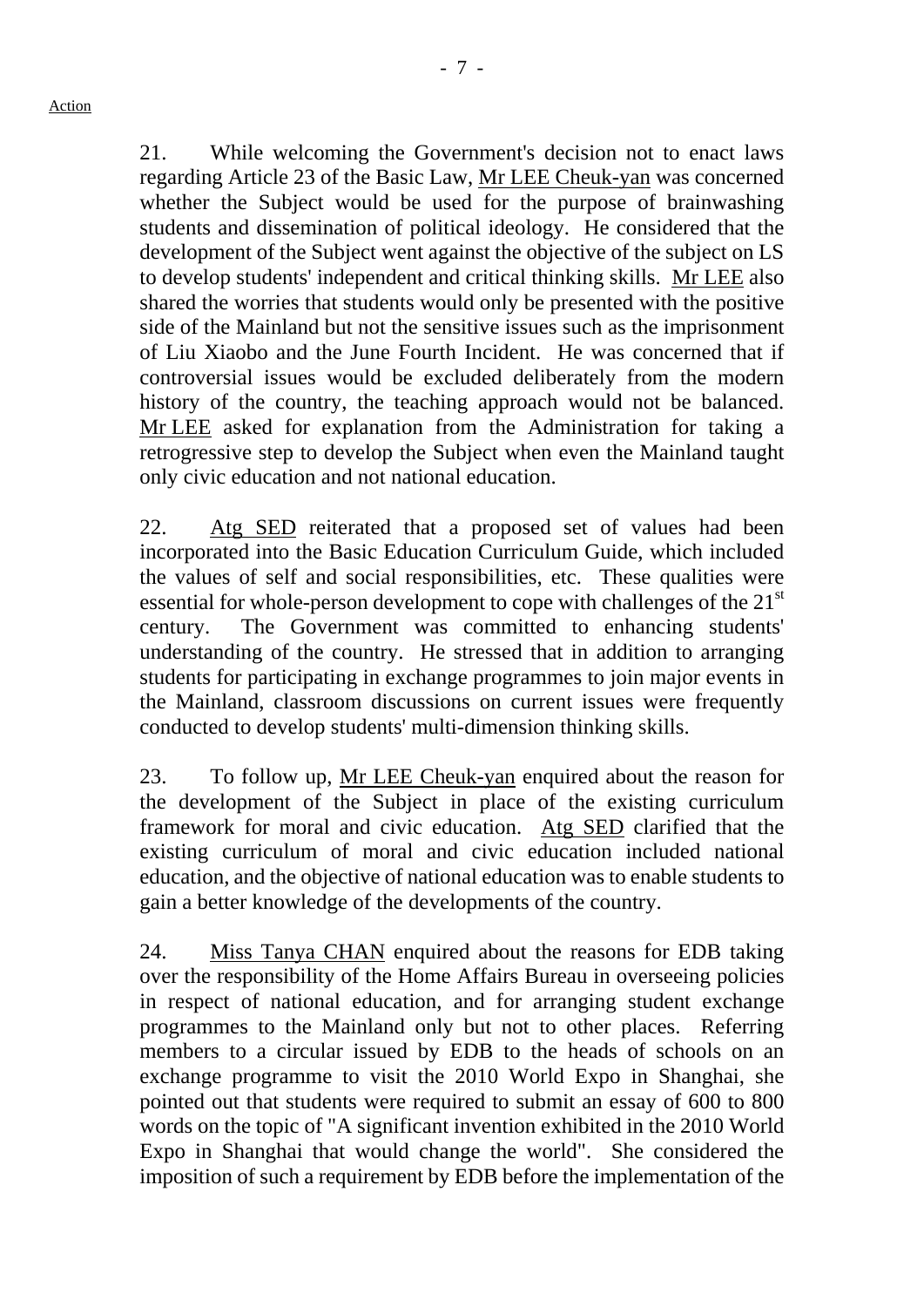Subject unreasonable and tantamount to brainwashing.

Action

25. Miss Tanya CHAN doubted whether students could mention in their essays issues concerning LIU Xiaobo and petitions to the high officials by the ordinary Chinese people. In her view, students would readily succumb to the pressure of parents, schools and the Administration to submit an essay with information which they did not believe in. She further said that the purpose of developing students' critical thinking skills could be achieved by their learning of other subjects in the existing curriculum.

26. Atg SED clarified that national education in school had all along been the responsibility of EDB. EDB had not required students to submit essays after the aforesaid exchange programme. EDB had only provided a worksheet to help teachers develop teaching materials and facilitate students reflect on what they had learnt from the exchange programme. Atg SED stressed that there was no model answer for the worksheet. He added that he had participated in some exchange programmes and sharing sessions with students, and students were free to talk about any topics.

27. Ms Audrey EU expressed support for students to participate in exchange programmes to the Mainland for the purpose of enhancing their knowledge of the Chinese culture and understanding of the latest developments of the country. She emphasized that civic education and civic rights were very different from national education, and national education did not cover civic education. She requested the Administration to explain the rationale for replacing the existing curriculum framework for moral and civic education with the Subject, and the person for making such a decision. As the Leader of the Civic Party, Ms EU stressed that she and the Party attached great importance to civic education.

28. Atg SED stressed that civic education would remain as an important component in the curriculum of the Subject as it helped students cultivate the values of civic rights and responsibilities as well as national qualities. In addition to civic education, new contents on national education would be added to the curriculum, and study hours would be increased to enhance students' understanding of the country.

29. Deputy Secretary for Education (5) supplemented that the existing curriculum framework for civic education included many major elements, such as personal development, school life, life at work, life in the community and life in the country. In other words, the existing framework had already included national education. In order to strengthen the sense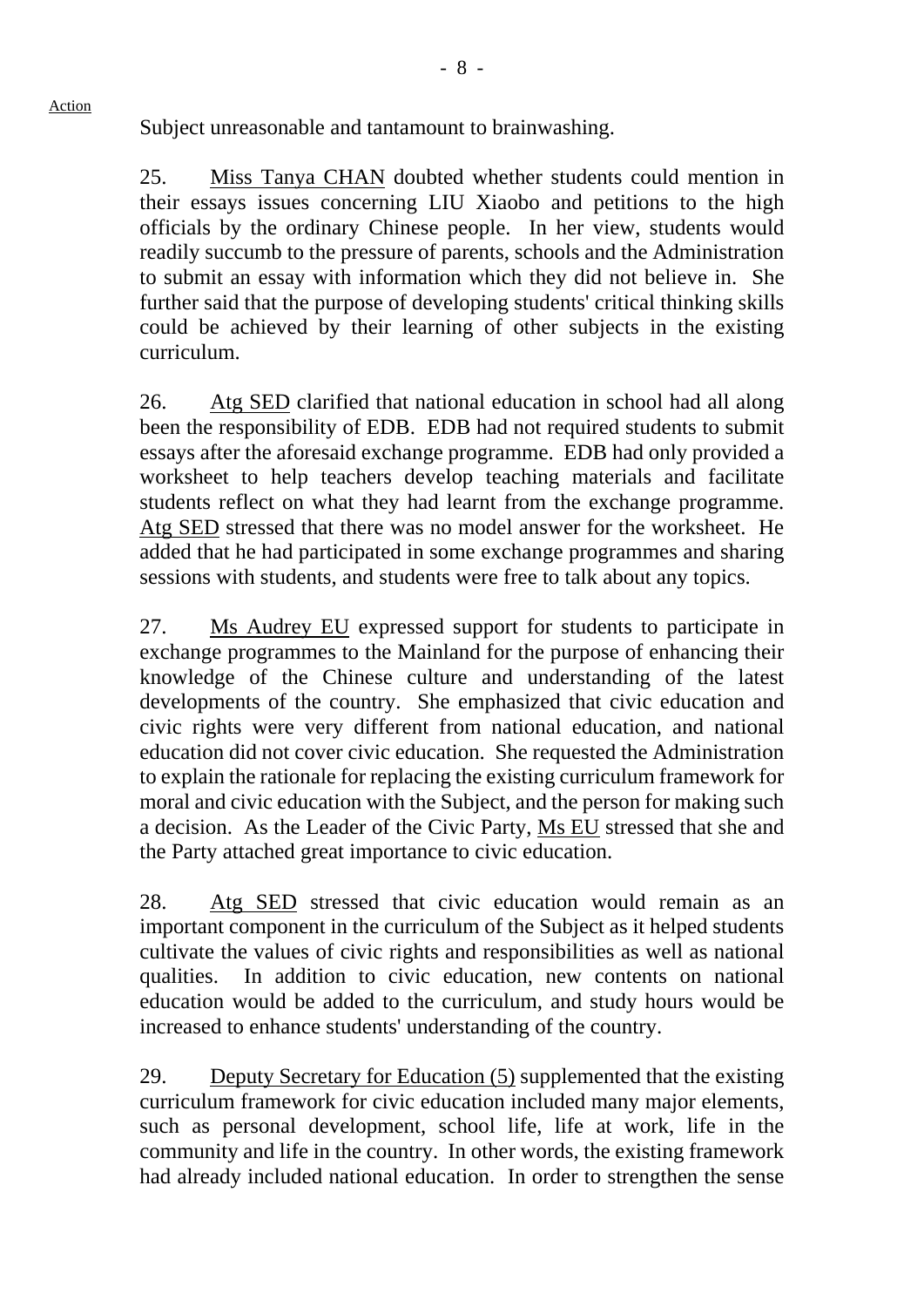of national identity among students, an independent subject on moral and national education would be developed. The elements of civic education would remain in the Subject with a view to developing moral integrity and civic qualities among students. She stressed that the values involved in moral and national education were inter-related.

30. Mr WONG Yuk-man said that he was not worried that the Subject would be turned into a tool for brainwashing, as the free circulation of information enabled students to access to different types of information. Nevertheless, he doubted the ability of EDB to develop the Subject as he considered that some government officials had poor knowledge of national education. In his view, civic education covered national, ethnic, and patriotic education.

31. Mr WONG Yuk-man considered that Hong Kong people should develop a sense of self-consciousness of dignity with respect to the history and culture of China. Education was not the only means to acquire this self-consciousness. He opined that patriotism included moral and rational elements. Moral motives were emotional. When one's country was under attack, her citizens would be impelled by moral motives to defend the country. Defending China's rights to Diaoyutai Island was one of such behaviours driven by moral motives. Patriotism was inborn and did not require promotion.

32. Mr WONG Yuk-man further pointed out that cultural literacy was driven by rational motives. He considered it important to nurture the next generation with the knowledge of the history and culture of the country. He regretted that the subject on Chinese History was no longer a core subject in secondary education whereas it had been so when Hong Kong was under the British rule.

33. Mrs Regina IP said that the Administration had only itself to be blamed for causing the dispute concerning civic education and national education. She pointed out that the Savantas Liberal Arts Academy, of which she was the principal, offered courses on Chinese history and traditional classics, and had not drawn any negative comments of brainwashing or flattery.

34. Mrs Regina IP considered that the best form of national education was to teach students Chinese history and traditional classics to enable them to understand the Chinese culture. She strongly criticized the Administration for having used various excuses to refuse the inclusion of Chinese History as a core subject in secondary education because the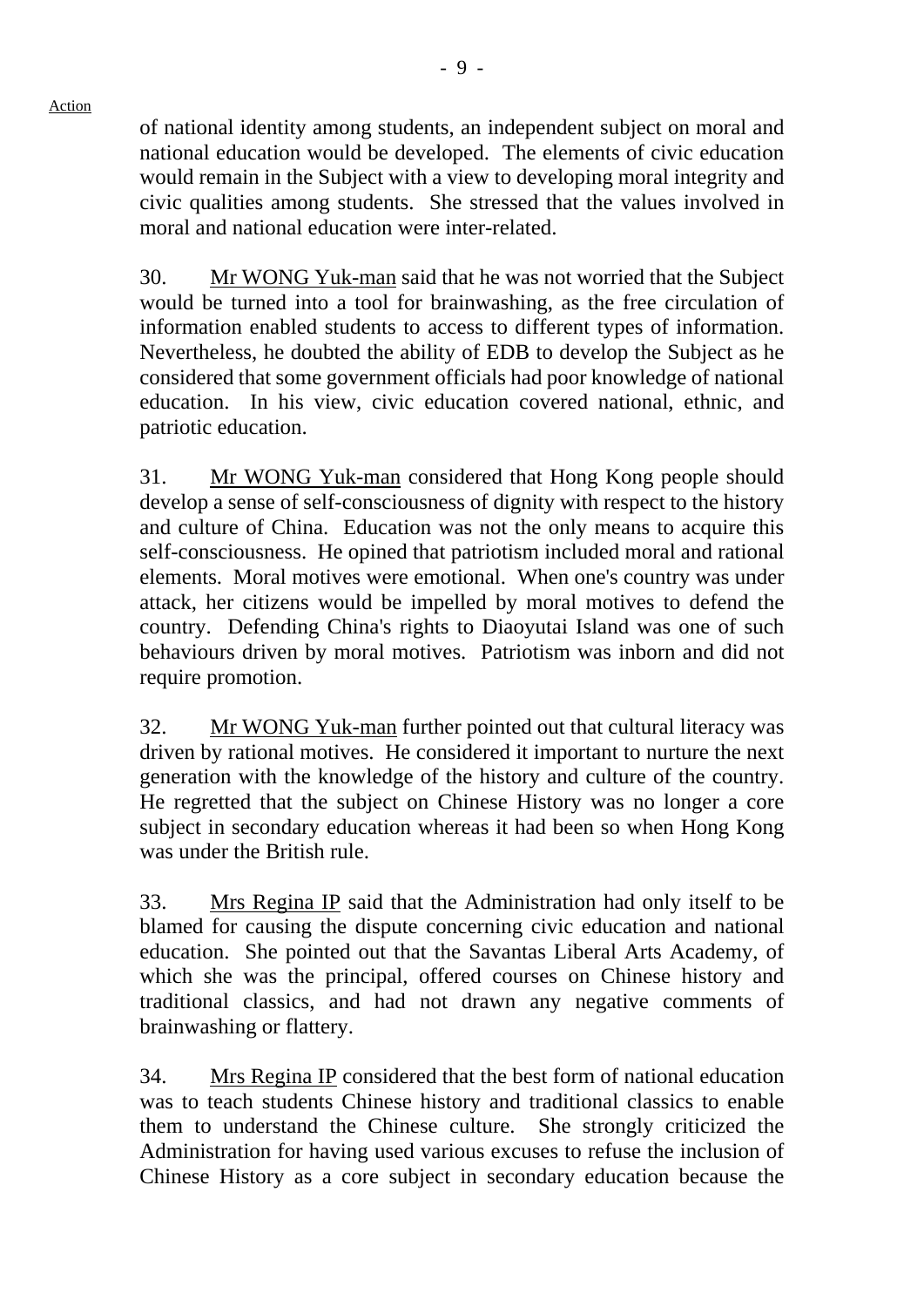officials of EDB had not accorded importance to the history of the country and had focused only on modern history. She disapproved the Administration for subsuming Chinese history in social studies on the pretext of adopting an integrated approach. While noting the views of some students about the long duration and the difficult content of the course of Chinese History, Mrs IP considered that the Administration should identify new teaching approaches, and should not deliver piecemeal teaching on Chinese history in LS. She stressed that "one could not know the present without knowing the past", and the existing administrative structure in the Mainland was influenced by the structure of the 36-county implemented in the Qin Dynasty. She pointed out that history was a core subject in the United States and Japan.

35. Sharing the view of Mrs Regina IP that the Administration had not attached importance to Chinese history and culture, Mr Albert HO said that he had no confidence in the Administration in developing national education as a subject with a liberal framework. He elaborated that the concept of civic education included national identity, rights and responsibilities, relationship between an individual and his/her residing place, global view and universal values. He was concerned about the possible narrow scope of the Subject taken by the Administration for the purpose of cultivation of only patriotism and nationalism in students.

36. Mr Albert HO further said that the best way forward was to conduct extensive consultation on the content and teaching material of the Subject. It was also important that students would not be tested on their knowledge of the Subject, and teachers would be given freehand to teach the Subject. Unless a liberal approach in teaching the Subject was adopted, students could not be expected to develop independent thinking skills.

37. Atg SED clarified that Chinese History had all along been a core subject in both primary and junior secondary education and an elective subject in senior secondary education. Under the new senior secondary academic structure, a large number of schools had offered the subject of Chinese History. The Administration was as concerned as members about the need to improve the teaching of the subject.

Admin 38. The Chairman requested the Administration to provide information on the details of the Subject including its content, assessment methods and timetable for implementation.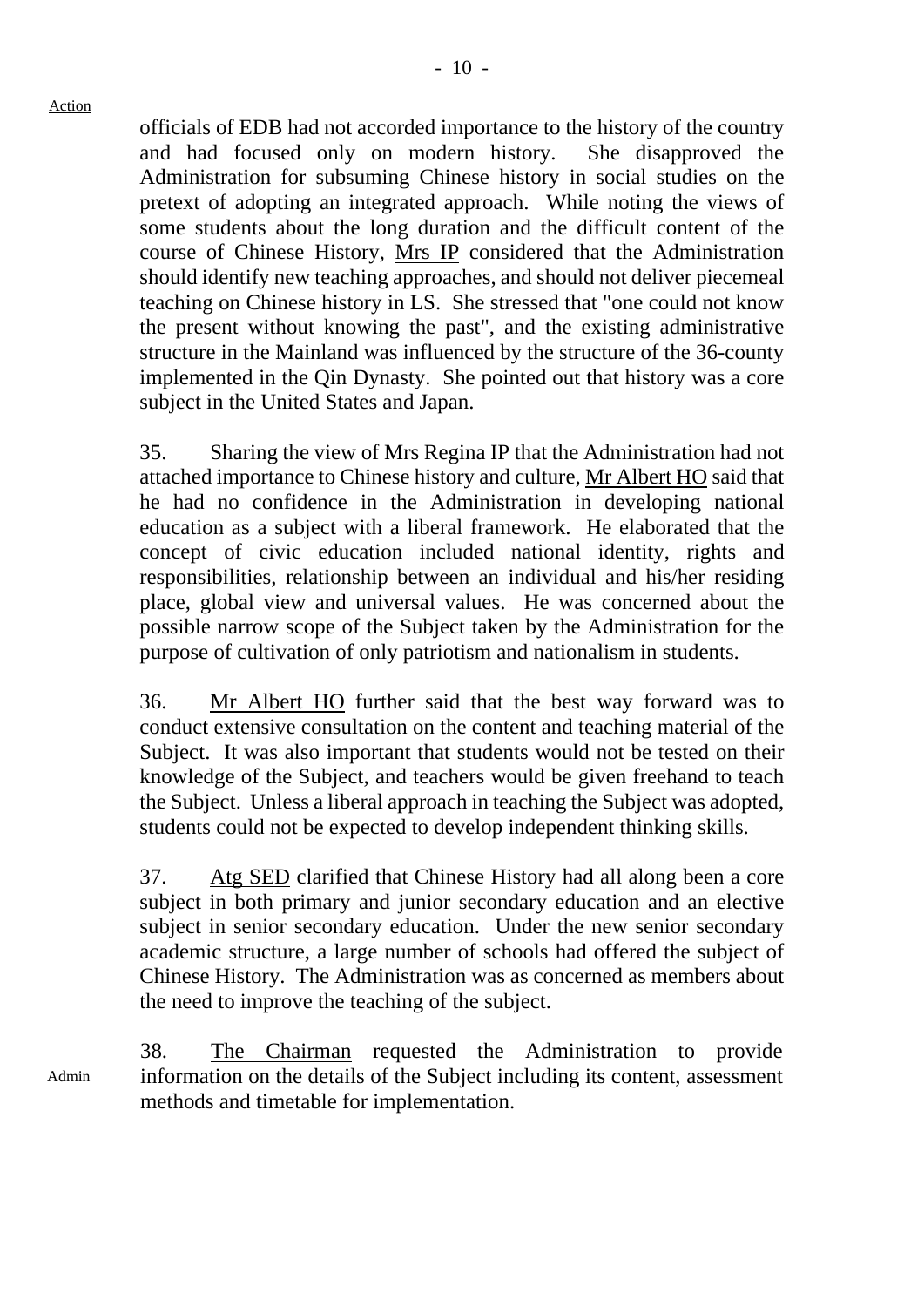# Small class teaching in secondary schools

39. Ms Audrey EU said that SED had mentioned to the media on 13 September 2010 the cost of \$40 billion for implementing small class teaching in secondary schools. She had written to SED over a month requesting a breakdown on the cost but regrettably, SED's reply was still outstanding. She requested the Administration to provide the requisite information the day after the meeting. Atg SED undertook to look into the matter.

# Comprehensive Student Guidance Service

40. Mr CHEUNG Kwok-che said that he shared the concern about the development of the Subject. He pointed out that under the existing manning ratio for the Comprehensive Student Guidance Service ("CSGS") in primary schools, one student guidance personnel hired with one unit Student Guidance Service ("SGS") Grant was provided for each primary school with 18 classes or more, and 0.5 student guidance personnel hired with half unit of the SGS Grant for each primary school with five to 17 classes. Currently, one unit of the SGS Grant amounted to \$416,700. Mr CHEUNG considered the existing two-tier arrangements inflexible and called on the Administration to allow schools to deploy resources flexibly to employ student guidance personnel according to their specific needs. He was disappointed that the 2010-2011 Policy Address had not mentioned any review of the manning ratio of CSGS.

41. Atg SED pointed out that the manning ratio of CSGS in primary schools had been improved in the 2006-2007 school year from one student guidance personnel for each primary school with 24 classes to one student guidance personnel for each primary school with 18 classes. In addition, schools were allowed to exercise flexibility in arranging teachers to assume counselling duties or hiring student guidance service if and when necessary. He assured members that the Administration would continue to collaborate with the stakeholders to improve the relevant manning ratio.

# Assistance to autistic children

42. Noting the launching of a three-year pilot scheme on enhancement of support for students with autism spectrum disorders ("ASD"), Mr CHEUNG Kwok-che requested the Administration to provide information including the number of autistic students in schools and the assistance to be provided to these students.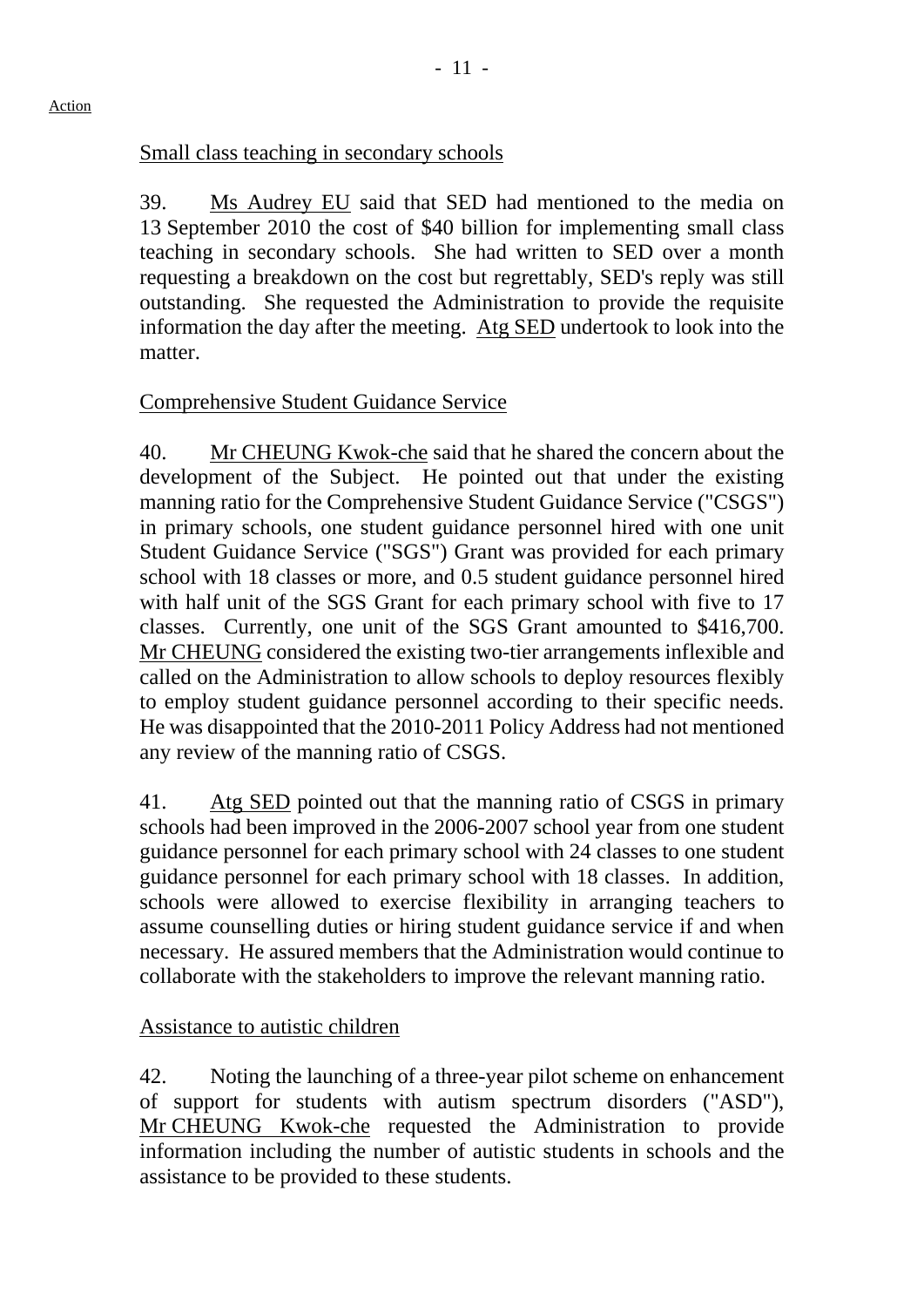43. Atg SED explained that under the pilot scheme, the Administration would organize structured on-top group training for students with ASD at about 50 primary and 30 secondary schools on a voluntary basis. It was anticipated that about 40% of the students with ASD studying in public sector primary and secondary schools would benefit from the pilot scheme. The Administration would also pilot a school-based support model in about 30 selected primary schools each with six students with ASD with a view to consolidating effective support strategies in students' learning and developing resource materials for dissemination to other schools.

44. Deputy Secretary for Education (4) supplemented that in the 2009-2010 school year, there were about 2 000 students with ASD at ordinary primary and secondary schools. The Chairman requested the Administration to provide the requisite information in writing.

45. While welcoming the enhancement of support for students with ASD, Mr IP Wai-ming asked whether similar support would be provided for students with other special educational needs ("SEN"), such as students with hearing impairment. He pointed out that many parents were concerned that under the policy of integration education, SEN students in mainstream schools received lesser support than in special schools. He requested the Administration to explain the differential treatment for students with ASD and other SEN.

46. Atg SED replied that the provision of support for students with different types of SEN was reviewed regularly. The recent enhanced support services included, among others, the enhanced provision of speech therapy service and the project of "READ & WRITE: A Jockey Club Learning Support Network", initiated by EDB and with funding from the Hong Kong Jockey Club Charities Trust, for students with dyslexia. The Administration had also increased the subsidies of learning support for students with SEN from the 2008-2009 school year, and enhanced the provision of hearing aids for students with hearing impairment.

# Publicly-funded first-year-first-degree places

47. Noting that the publicly-funded first-year-first-degree places would be doubled in the 2012-2013 academic year to accommodate the two cohorts of Secondary ("S") 6 and S7 students, Mr Paul CHAN asked whether there would be enough student hostels, teaching facilities, and teachers, etc to complement with the increase of degree places. He was

Admin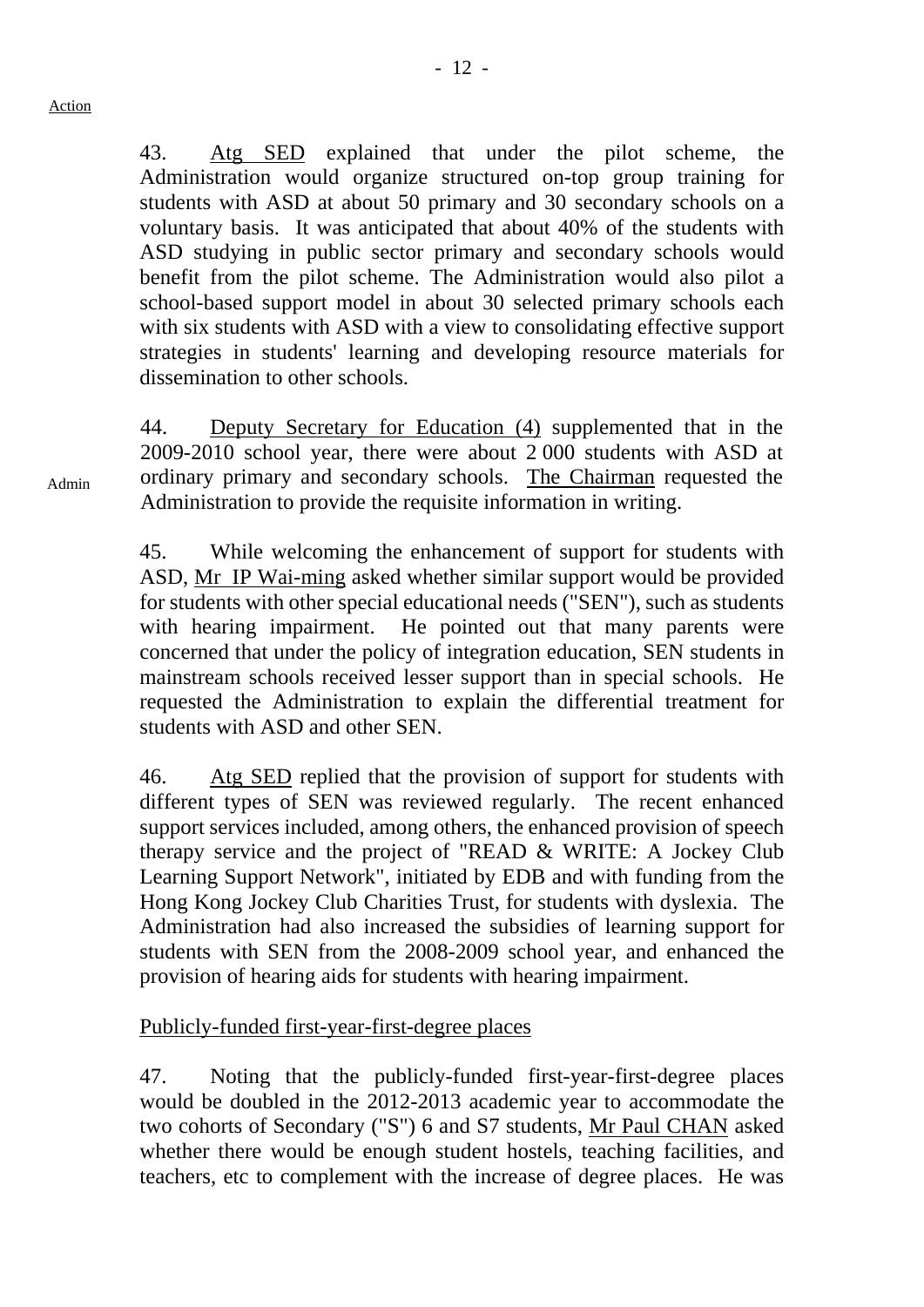also concerned whether the degree places would be reduced thereafter; and the measures to be taken to ease the problem of reduced degree places.

48. Atg SED clarified that in 2012, S6 graduates under the new senior secondary academic structure would apply for four-year undergraduate programmes, whereas S7 graduates under the old academic structure would apply for three-year undergraduate programmes. The three-year programmes would not be offered from 2013 onwards, and the number of four-year first-year-first degree places would be the same.

49. Atg SED said that the University Grants Committee ("UGC")-funded institutions were well-equipped with teaching facilities to meet the demand of increased students as a total funding of some \$6 billion for the capital works projects of the UGC-funded institutions for the implementation of the four-year undergraduate programmes had been approved by the Legislative Council in the past two years. The Administration was well aware that the provision of student hostels had yet to meet the demand because of the scarcity of land as well as the need to gain the support of local residents for building student hostels in their vicinity.

# School drug testing

Action

50. Mr Paul CHAN considered drug testing in schools important. Noting that the trial scheme on school drug testing in Tai Po would be extended for one year in order to gain further practical experience and hair specimen would be adopted for drug testing, he considered that the administration of hair specimen drug testing would be easier. He enquired whether any improvement measures would be contemplated to encourage wider participation among students in drug testing, for example by adopting an opt-out scheme.

51. Atg SED responded that the Administration had considered the pros and cons of testing hair and urine specimen, and urine specimen drug testing results could be available in a shorter time. He undertook to reflect the views of Mr CHAN to the Commission for Narcotics and the Action Committee Against Narcotics.

Assistance for under-privileged students to attend extra-curricular activities

52. Mr Paul CHAN was concerned that under-privileged students could not afford to attend extra-curricular activities, and asked whether any